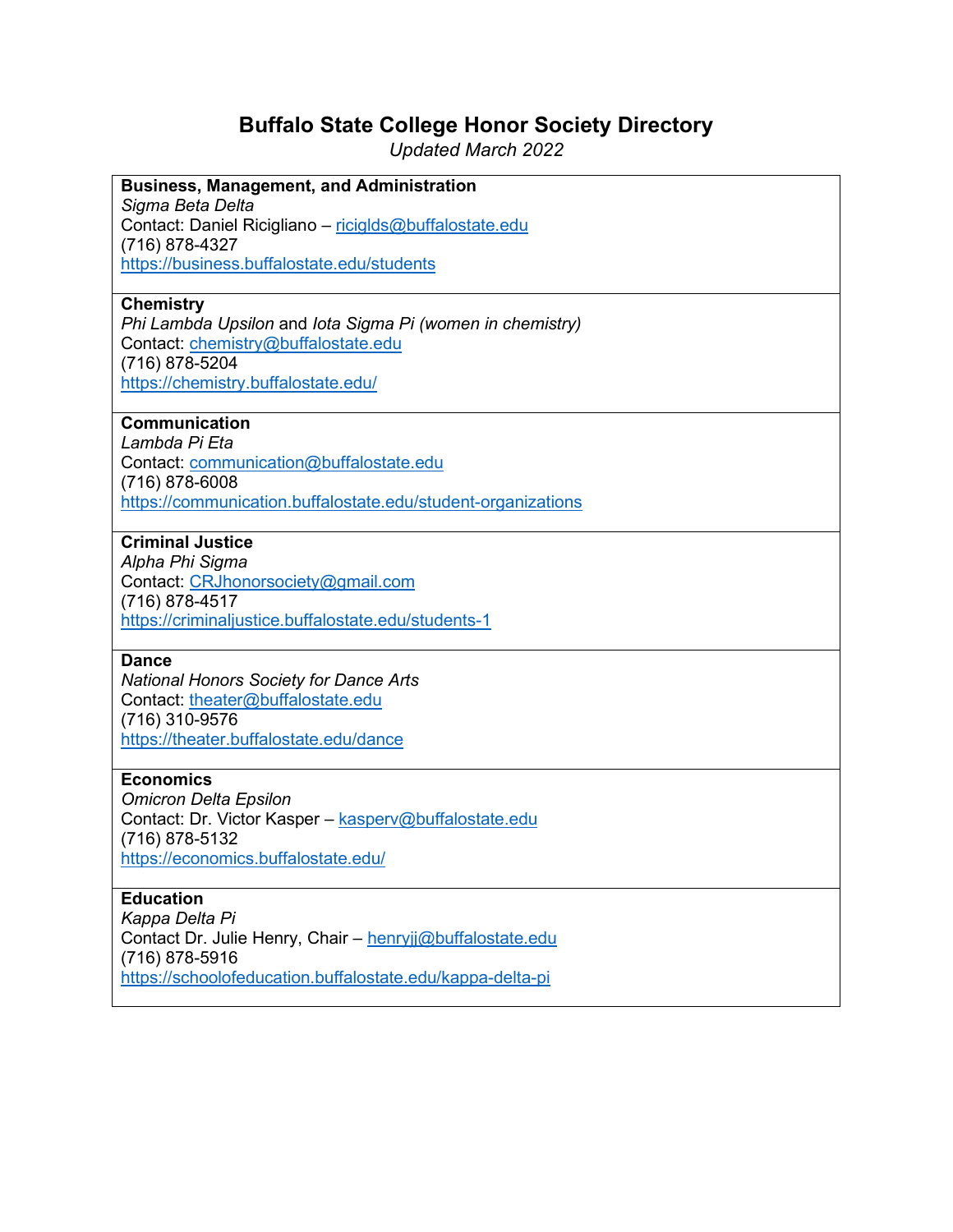# **Educational Opportunity Program (EOP) Honor Society**

*Chi Alpha Epsilon*

Contact: Jude Jayatilleke, EOP Senior Academic Advisor – [jayatijm@buffalostate.edu](mailto:jayatijm@buffalostate.edu) (716) 878-4224

<https://eop.buffalostate.edu/chi-alpha-epsilon-national-honor-society-beta-epsilon-chapter>

# **English**

*Sigma Tau Delta* Contact: Dr. Lorna Perez, Associate Professor – [perezll@buffalostate.edu](mailto:perezll@buffalostate.edu)  (716) 878-5107 <https://english.buffalostate.edu/sigma-tau-delta>

#### **Family and Consumer Sciences, Dietetics and Nutrition, Fashion Textile Technology** *Phi Upsilon Omicron*

Contact: Elizabeth Hartz – [hartzea@buffalostate.edu](mailto:hartzea@buffalostate.edu)  (716) 878-4333 <https://hnd.buffalostate.edu/phi-upsilon-omicron-mu-chapter>

# **First-Year Student Honor Society**

*Alpha Lambda Delta* Contact: Leasa Rochester-Mills, Academic Transition Programs – [atp@buffalostate.edu](mailto:atp@buffalostate.edu) (716) 878-6640 <https://academicsuccess.buffalostate.edu/first-year-honor-society-alpha-lambda-delta>

#### **French**

*Pi Delta Phi* Contact: Dr. Deborah Hovland - [hovlandl@buffalostate.edu](mailto:hovlandl@buffalostate.edu)  (716) 878-4826 <https://languages.buffalostate.edu/>

# **History and Social Studies Education**

*Phi Alpha Theta* Contact: Martin Ederer – [ederermf@buffalostate.edu](mailto:ederermf@buffalostate.edu) (716) 878-5432 <https://www.bengalconnect.com/organization/phialphatheta>

#### **Hospitality and Tourism**

*Eta Sigma Delta* Contact: Rebecca Tate – [dowseyr@buffalostate.edu](mailto:dowseyr@buffalostate.edu) (716) 878-4723 <https://hospitality.buffalostate.edu/student-organizations>

#### **Philosophy**

*Phi Sigma Tau* Contact: Dr. Kimberly Blessing – [blessika@buffalostate.edu](mailto:blessika@buffalostate.edu)  (716) 878-5817 <https://phisigmatau.org/chapters>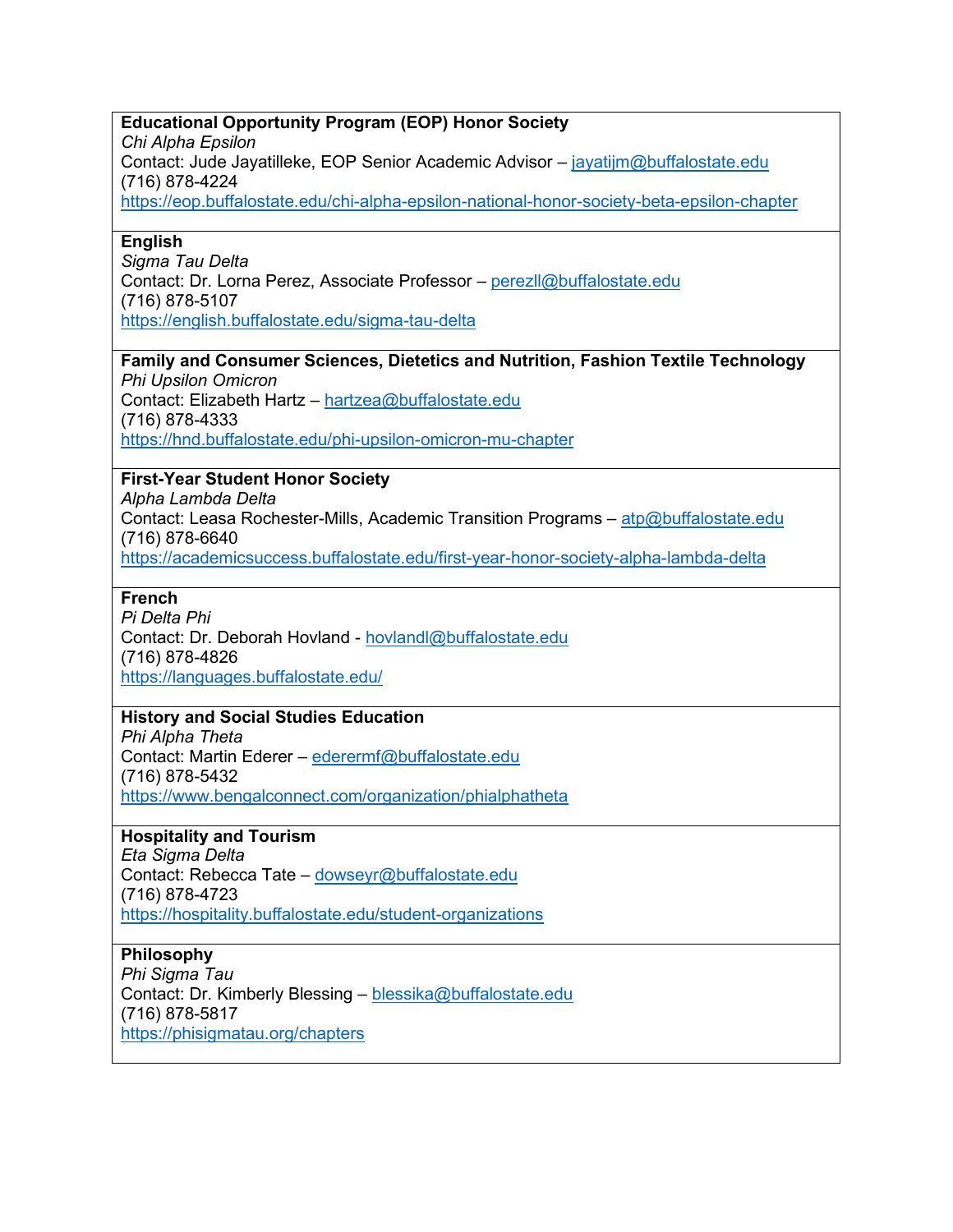| <b>Political Science and Public Administration</b>                                    |
|---------------------------------------------------------------------------------------|
| Pi Sigma Alpha                                                                        |
| Contact: Patrick McGovern, Faculty Advisor - mcgovepj@buffalostate.edu                |
| (716) 878-6203                                                                        |
| https://politicalscience.buffalostate.edu/student-organizations                       |
| <b>Psychology</b>                                                                     |
| Psi Chi Honorary Society                                                              |
| Contact: Kim Kamper-DeMarco - kamperke@buffalostate.edu                               |
| (716) 878-3421                                                                        |
| https://psychology.buffalostate.edu/students                                          |
| <b>Social Work</b>                                                                    |
| Phi Alpha                                                                             |
| Contact: Dr. Cathy Mazzotta, Program Chair - mazzotcm@buffalostate.edu                |
| (716) 878-5734                                                                        |
| https://socialwork.buffalostate.edu/student-organizations                             |
| <b>Sociology</b>                                                                      |
| Alpha Kappa Delta                                                                     |
| Contact: Dr. Ron Stewart, Dept. Chair - stewarr@buffalostate.edu                      |
| (716) 878-6436                                                                        |
| https://sociology.buffalostate.edu/student-organizations                              |
| <b>Spanish</b>                                                                        |
| Sigma Delta Pi                                                                        |
| Contact: Dr. Mark Warford - warformk@buffalostate.edu                                 |
| (716) 878-4817                                                                        |
| https://languages.buffalostate.edu/                                                   |
| <b>Students with Disabilities</b>                                                     |
| Delta Alpha Pi International Honor Society                                            |
| Contact: Andrea Gustafson, Student Accessibility Services - gustafag@buffalostate.edu |
| sas@buffalostate.edu<br>https://sas.buffalostate.edu/delta-alpha-pi-honor-society     |
|                                                                                       |
| Technology - Engineering / Industrial                                                 |
| Epsilon Pi Tau                                                                        |
| Contact: John Earshen - earshejj@buffalostate.edu                                     |
| (716) 878-4305<br>https://engineeringtechnology.buffalostate.edu/tec                  |
|                                                                                       |
| <b>Theater Honor Society</b>                                                          |
| Alpha Psi Omega                                                                       |
| Contact: theater@buffalostate.edu                                                     |
| (716) 310-9576<br>https://theater.buffalostate.edu/alpha-psi-omega-honors-society     |
|                                                                                       |
|                                                                                       |